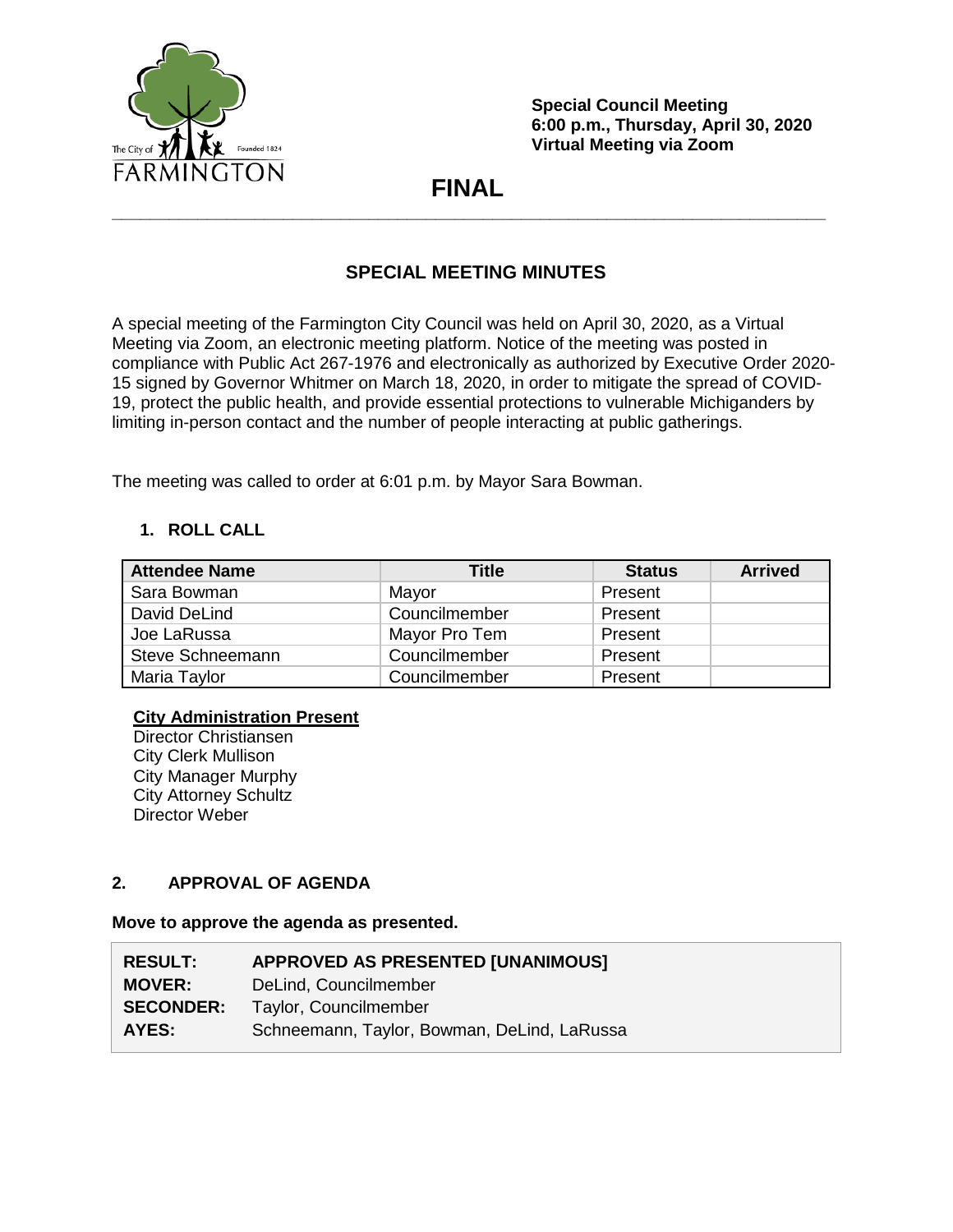#### **3. OTHER BUSINESS**

No other business was heard.

### **4. PUBLIC COMMENT**

No public comment was heard.

#### **5. CLOSED SESSION – TO CONSIDER CONFIDENTIAL/PRIVILEGED WRITTEN CORRESPONDENCE FROM CITY ATTORNEY**

**Move to enter Closed Session to consider confidential/privileged written correspondence from City Attorney.**

| <b>RESULT:</b>   | <b>APPROVED [UNANIMOUS]</b>                 |
|------------------|---------------------------------------------|
| <b>MOVER:</b>    | Taylor, Councilmember                       |
| <b>SECONDER:</b> | DeLind, Councilmember                       |
| AYES:            | Taylor, Bowman, DeLind, LaRussa, Schneemann |

Council entered closed session at 6:04 p.m.

#### **Move to exit closed session.**

| <b>RESULT:</b> | <b>APPROVED [UNANIMOUS]</b>                |
|----------------|--------------------------------------------|
| <b>MOVER:</b>  | Taylor, Councilmember                      |
|                | <b>SECONDER:</b> Schneemann, Councilmember |

Council exited closed session at 6:33 p.m.

#### **6. ADJOURNMENT**

#### **Move to adjourn the meeting.**

| <b>RESULT:</b>   | <b>APPROVED [UNANIMOUS]</b> |
|------------------|-----------------------------|
| <b>MOVER:</b>    | Schneemann, Councilmember   |
| <b>SECONDER:</b> | Taylor, Councilmember       |